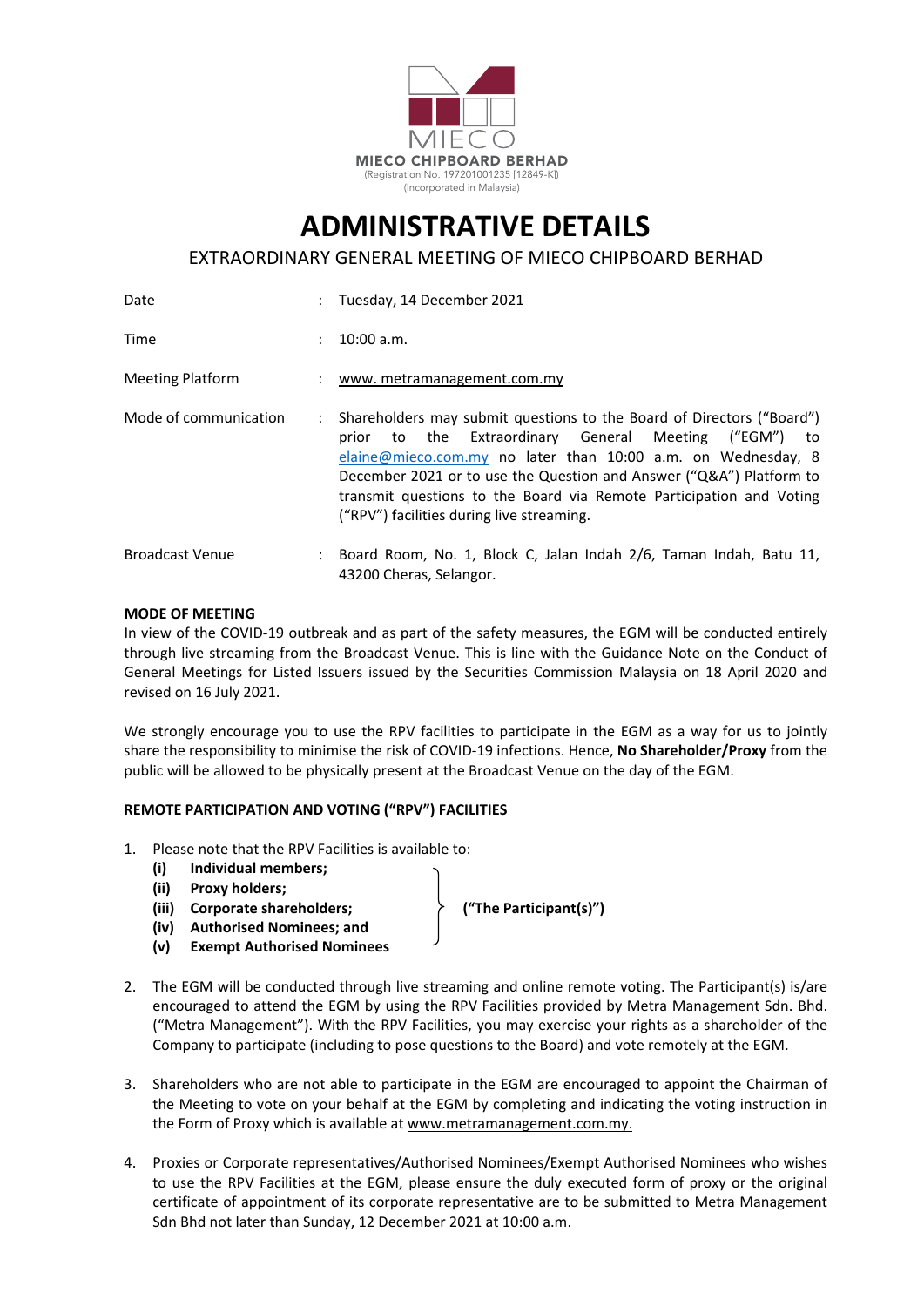5. The Participant(s) is/are encouraged to send in their questions before the meeting to elaine@mieco.com.my in relation to the agenda items for the EGM.

|  |  |  |  | 6. The Participant(s) is/are to read and follow the procedures for the RPV Facilities as summarised below:- |  |
|--|--|--|--|-------------------------------------------------------------------------------------------------------------|--|
|--|--|--|--|-------------------------------------------------------------------------------------------------------------|--|

|       | Procedure                           | Action                                                                                               |  |  |  |
|-------|-------------------------------------|------------------------------------------------------------------------------------------------------|--|--|--|
|       | Before the day of the EGM           |                                                                                                      |  |  |  |
| (i)   | Register as a user                  | • Access website www.metramanagement.com.my                                                          |  |  |  |
|       |                                     | • Click <login> followed by <register new="" user=""> to</register></login>                          |  |  |  |
|       |                                     | sign up as a user.                                                                                   |  |  |  |
|       |                                     | . Complete the registration by filling up the                                                        |  |  |  |
|       |                                     | information required and upload a clear copy of                                                      |  |  |  |
|       |                                     | your MyKAD (front and back) or Passport.                                                             |  |  |  |
|       |                                     | . Read and agree to the terms & condition and                                                        |  |  |  |
|       |                                     | thereafter submit your registration.                                                                 |  |  |  |
|       |                                     | . Please enter a valid email address in order for you                                                |  |  |  |
|       |                                     | to receive the verification email from Metra                                                         |  |  |  |
|       |                                     | Management.                                                                                          |  |  |  |
|       |                                     | . Your registration will be verified and approved by                                                 |  |  |  |
|       |                                     | Metra Management. Once approved, an email<br>notification will be sent to you.                       |  |  |  |
|       |                                     | . If you are already a user with Metra Management,                                                   |  |  |  |
|       |                                     | you are not required to register again.                                                              |  |  |  |
|       | On the day of EGM                   |                                                                                                      |  |  |  |
| (ii)  | Login to www.metramanagement.com.my | • Login with your user ID and password for remote                                                    |  |  |  |
|       |                                     | participation at the EGM at any time from 9:30                                                       |  |  |  |
|       |                                     | a.m. i.e. 30 minutes before the commencement of                                                      |  |  |  |
|       |                                     | EGM on Monday, 13 December 2021 at 10.00 a.m.                                                        |  |  |  |
|       |                                     | • If you have forgotten your password, you can reset                                                 |  |  |  |
|       |                                     | it by clicking "Forget Password".                                                                    |  |  |  |
| (iii) | Participate through Live Streaming  | · Select "Virtual Meeting" under main menu.                                                          |  |  |  |
|       |                                     | · Click "Join Meeting" in order to join the live video                                               |  |  |  |
|       |                                     | streaming.                                                                                           |  |  |  |
|       |                                     | . If you have any question(s) during the EGM, you                                                    |  |  |  |
|       |                                     | may use the Q&A platform in Zoom Cloud                                                               |  |  |  |
|       |                                     | Meetings App to submit your question(s). The                                                         |  |  |  |
|       |                                     | Chairman/Board/Management will try to respond                                                        |  |  |  |
|       |                                     | to all relevant questions submitted during the                                                       |  |  |  |
|       |                                     | EGM. If there is time constraint in answering the<br>questions during the EGM, the responses will be |  |  |  |
|       |                                     | emailed to you at the earliest possible time after                                                   |  |  |  |
|       |                                     | the end of the EGM.                                                                                  |  |  |  |
|       |                                     | • If you are using a smartphone to participate in the                                                |  |  |  |
|       |                                     | EGM, please download Zoom Cloud Meetings App                                                         |  |  |  |
|       |                                     | from the Google Play Store or App Store before the                                                   |  |  |  |
|       |                                     | EGM.                                                                                                 |  |  |  |
|       |                                     | . Please take note that the quality of the live                                                      |  |  |  |
|       |                                     | streaming is dependent on the bandwidth and                                                          |  |  |  |
|       |                                     | stability of the internet connection at your                                                         |  |  |  |
|       |                                     | location.                                                                                            |  |  |  |
| (iv)  | Online remote voting                | . Please select the "Voting" option located next to                                                  |  |  |  |
|       |                                     | "Join Meeting" to indicate your votes for the                                                        |  |  |  |
|       |                                     | resolutions that are tabled for voting.                                                              |  |  |  |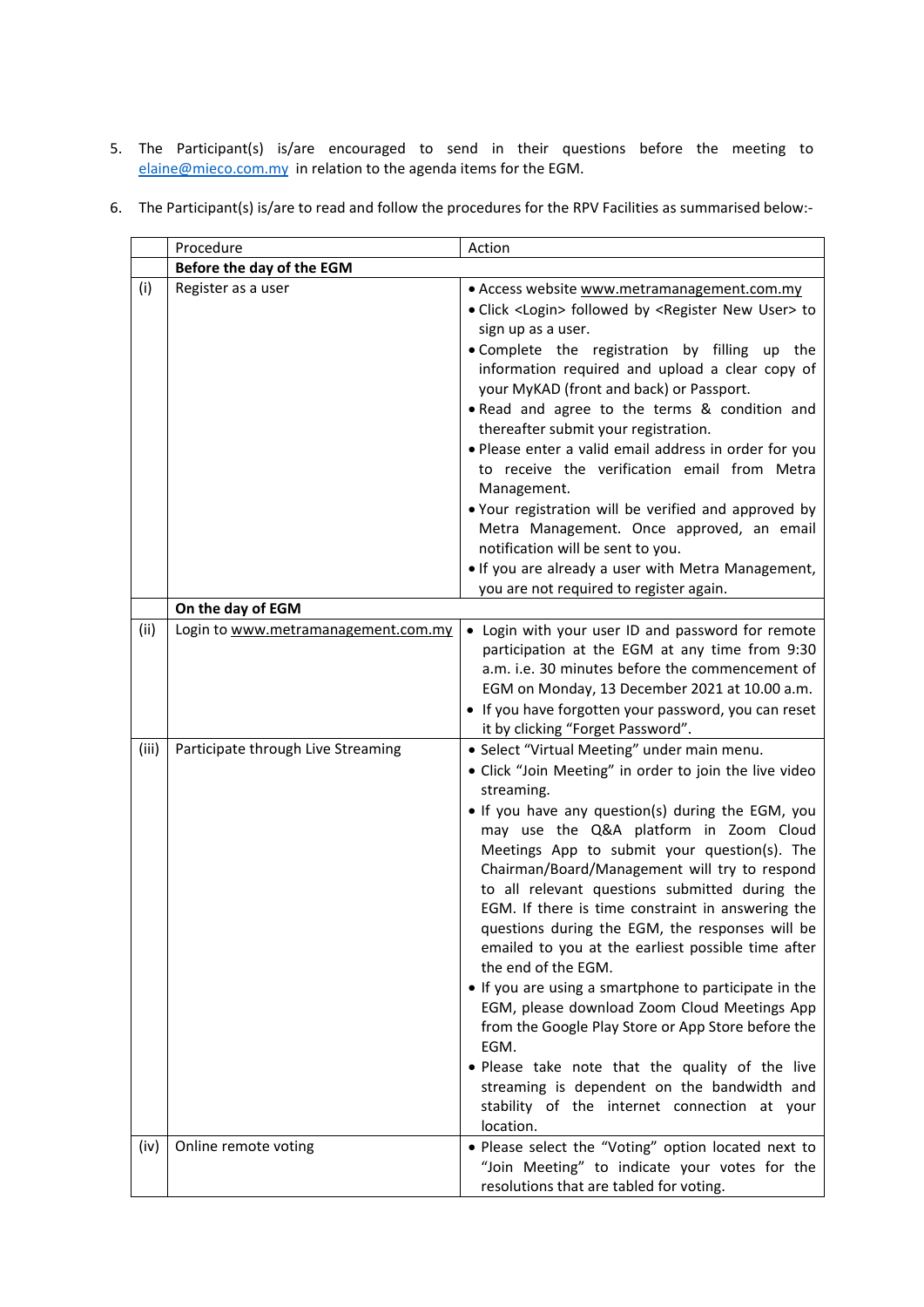|     |                       | • Voting session will commence once the Chairman<br>declares that the voting platform is activated. The<br>voting session will end upon declaration by the<br>Chairman.<br>· Please cast your vote on all resolutions as<br>appeared on the screen and submit your votes.<br>Once submitted, your votes will be final and<br>cannot be changed. |
|-----|-----------------------|-------------------------------------------------------------------------------------------------------------------------------------------------------------------------------------------------------------------------------------------------------------------------------------------------------------------------------------------------|
| (v) | End of RPV facilities | • The RPV Facilities will end and the Q&A platform<br>will be disabled the moment the Chairman<br>announces the closure of the EGM.                                                                                                                                                                                                             |

#### **NO BREAKFAST/LUNCH PACK & DOOR GIFT**

 There will be **NO DISTRIBUTION** of food packs or door gifts during the EGM as the meeting will be conducted on fully virtual basis.

### **GENERAL MEETING RECORD OF DEPOSITORS**

 For the purpose of determining a member who shall be entitled to attend the EGM, the Company shall be requesting Bursa Malaysia Depository Sdn Bhd in accordance with Clause 69 of the Company's Constitution and Section 34(1) of the Securities Industry (Central Depositories) Act, 1991 to issue a General Meeting Record of Depositors as at 6 December 2021. Only a depositor whose name appears on the Record of Depositors as at 6 December 2021 shall be entitled to attend the said meeting remotely or appoint proxies to attend and vote on his/her behalf.

#### **PROXY**

- Since the EGM will be conducted via a virtual meeting, a Shareholder can appoint the Chairman of the Meeting as proxy to vote on your behalf at the EGM by completing and indicating the voting instruction in the form of proxy which is available at www.metramanagement.com.my.
- You may submit your Form of Proxy to the Share Registrar, Metra Management Sdn. Bhd. by fax at 03‐ 26980313 or e-mail to corporate@mweh.com.my. However, please ensure that the Original Form of Proxy is deposited at Share Registrar's office at 35<sup>th</sup> Floor, Menara Multi-Purpose, Capital Square, No. 8, Jalan Munshi Abdullah, 50100 Kuala Lumpur, not less than forty‐eight (48) hours before the time appointed for holding the EGM or any adjournment thereof, otherwise the Form of Proxy shall not be treated as valid.

#### **POLL VOTING**

- Pursuant to Paragraph 8.29A(1) of the Main Market Listing Requirements of Bursa Malaysia Securities Berhad, all resolutions set out in the Notice of the EGM of the Company shall be put to vote by way of a poll. The Company has appointed Metra Management Sdn Bhd as Poll Administrator to conduct the poll by way of electronic means and Symphony Corporate Services Sdn Bhd as Independent Scrutineers to verify the poll results.
- Shareholders can proceed to vote on the resolution before the end of the voting session which will be announced by the Chairman of the meeting. Kindly refer to item (iv) of the above Procedures section for guidance on how to vote remotely from Metra Management's website (www.metramanagement.com.my).
- The Independent Scrutineers will verify the poll results followed by the Chairman's announcement and declaration on whether the resolution is duly passed.

#### **RESULTS OF THE VOTING**

 The results of the voting for all resolutions will be announced at the EGM and on Bursa Malaysia website at www.bursamalaysia.com